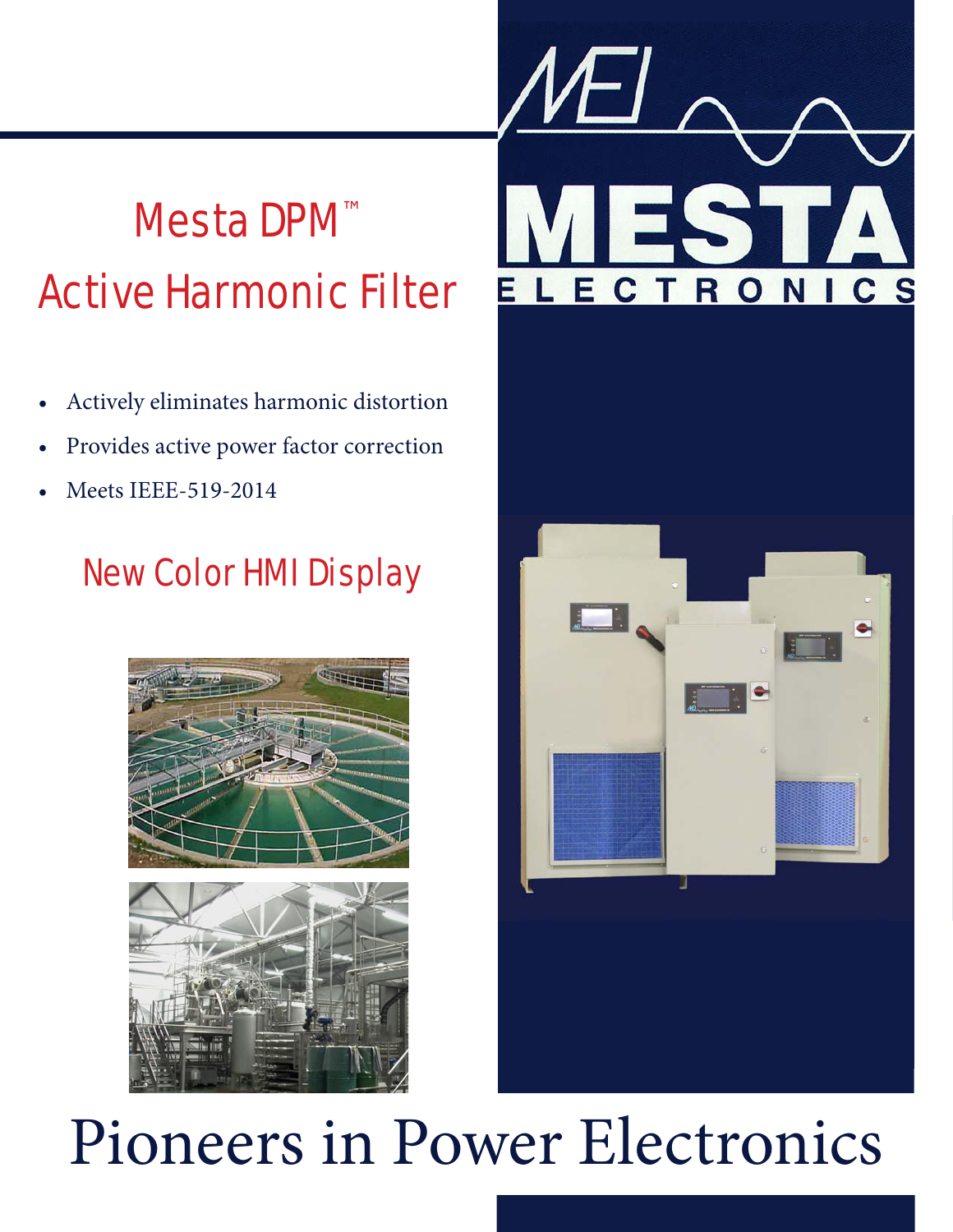### Features Benefits

- Actively reduces harmonic distortion to below 5%
- Instantly reacts to varying loads
- Improves power factor to near unity
- Parallel system installation
- 98% operational efficiency
- Advanced LCD touchscreen display
- USB Data Retrieval
- Balances three phase loads
- Corrects for single/multiple loads
- UL and CUL listed



Sample DC Bridge Load Power Factor (PF) =0.70 Total Harmonic Distortion (THD) =69.72%



480V-50A-3 phase delta Mesta DPM™ Approximately 85% loaded



Actual current drawn from utility Power Factor (PF) =1.00 Total Harmonic Distortion (THD) =2.54%

- Facilitates IEEE-519-2014 compliance
- Eliminates high transient harmonics during sudden load changes
- Decreases utility costs
- Accomodates large scale applications
- Lowers operating costs and increases reliability
- Provides detailed power information
- Delivers comprehensive historical information
- Increases usable system capacity
- Enables cost effective solutions
- Ensures quality production and standards

# Correcting the Currents

### The Mesta DPM™ (Digital Power Manager™)

The Mesta DPM™ (Digital Power Manager) is a true Active Filter, and it is a comprehensive solution for harmonic mitigation and power factor correction. Its implementation does not require detailed knowledge regarding the nature of the load(s) or the type of harmonics present. The Mesta DPM" responds to the exact need as it develops. The degree of the load non-linearity, which determines the amount, as well as, the type of harmonics involved, will determine the activity of the filter.

Shown to the left are actual current waveforms of a non-linear load with 69.72% total harmonic distortion (THD), the corrective current of a Mesta DPM", and the resulting sinusoidal line current. The resulting sinusoidal line current in this example has a THD of less of 3% and a power factor 1.00.

### Full Color HMI Display



Provides a real time look of the electrical system, both before and after active harmonic filter correction. Providing information such as THDr%, RMS Current, kW, KVA, and Power Factor.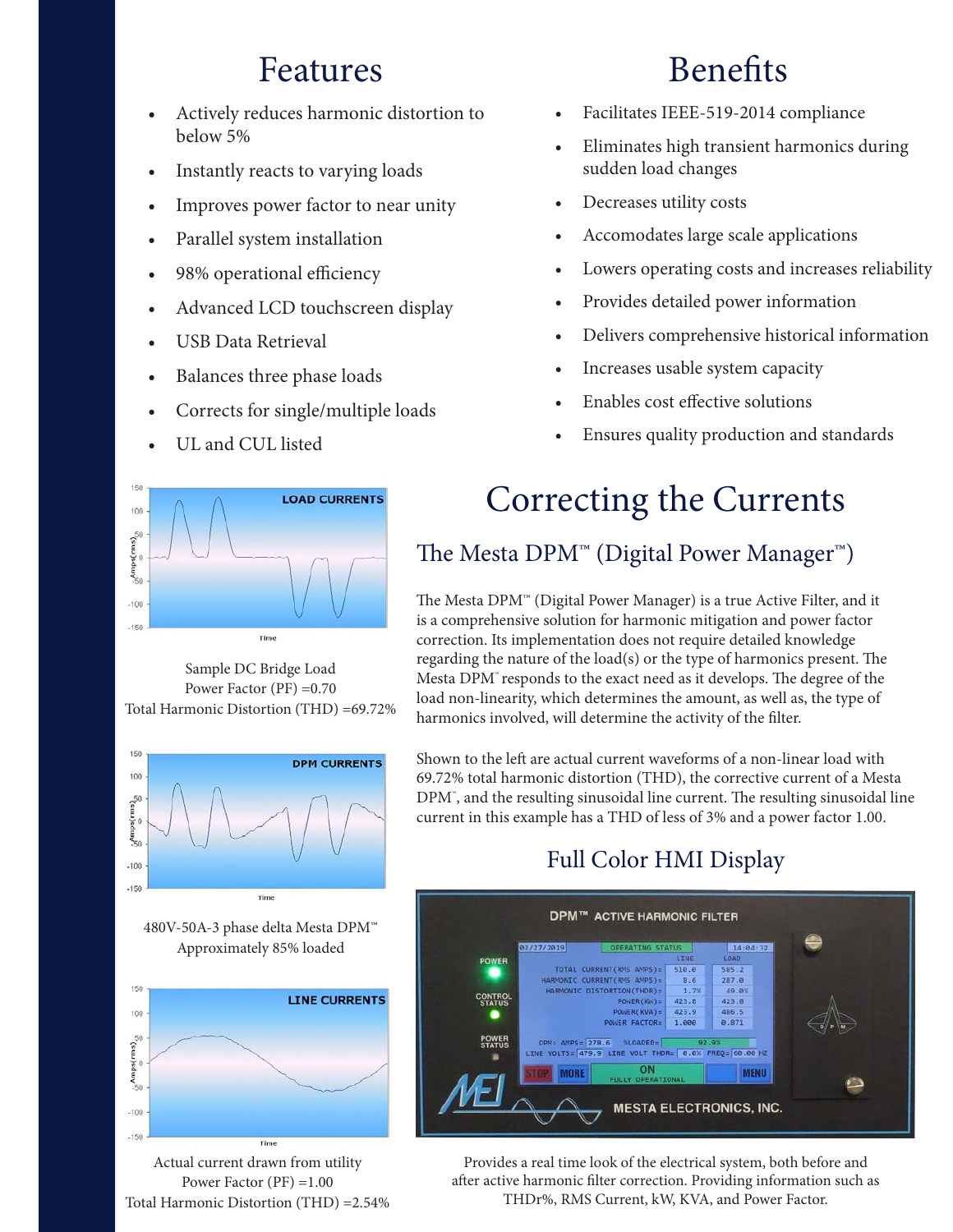## Applications

The Mesta DPM™ is a critical addition to a plant that is being required to become IEEE-519 compliant. It is a proven technology that ensures a comprehensive solution for harmonic mitigation and power factor correction.

- OEM Switchgear & Motor Control Centers
- Water Treatment Plants
- Waste Water Plants
- Food Processing Plants
- **Hospitals**
- Industrial Manufacturing Factories
- Heat Treating Facilities
- Material Growth Facilities
- Mass Transit Facilities
- HVAC Applications

### **The Mesta DPM™ gives you the advanced control and proven reliability that your facility needs to solve its power quality issues.**

# Mitigating Harmonics

The Mesta DPM" output coexists in parallel with the utility voltage, while it is precisely phase-locked and voltage-equalized. The unit utilizes high frequency current sensors to continuously monitor the load harmonics and instantaneously directs the energy/current flow in and out of its IGBT based inverter to make the resulting line current harmonic free, balanced, and at unity power factor. The graphs to the right represent the individual harmonics created by a non-linear test load, the corrective current that is provided by the active harmonic filter, and the resulting line harmonics.

## DPM™ Installation

The parallel installation of the Mesta DPM™ results in higher overall efficiency than series installed devices. Because of the parallel installation, the DPM™ does not need to be sized to provide 100% of the current required by the loads. It only has to be sized to provide the harmonic and out of phase current drawn by the non linear loads, creating a much more efficient solution to harmonic distortion.





Sample DC Bridge Load Power Factor (PF) =0.70 Total Harmonic Distortion (THD) =69.72%



480V-50A-3 phase delta Mesta DPM™ Approximately 85% loaded



Actual current drawn from utility Power Factor (PF) =1.00 Total Harmonic Distortion (THD) =2.54%